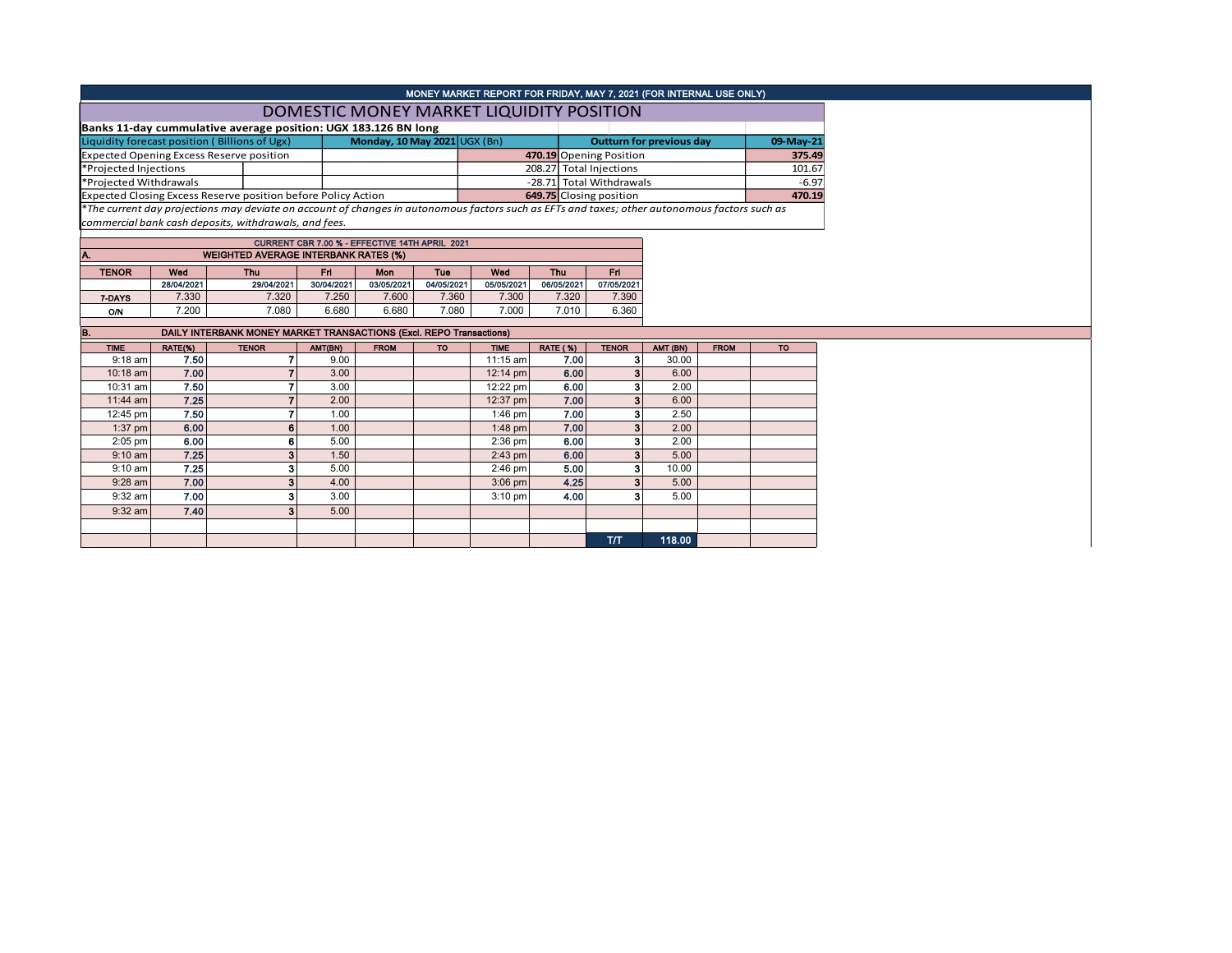` CBR AND THE 7- DAY WAR INTERBANK RATES 4.000 5.000 6.000 7.000 8.000 9.000 **22/04/2021 23/04/2021 26/04/2021 27/04/2021 28/04/2021 29/04/2021 30/04/2021 03/05/2021 04/05/2021 05/05/2021 06/05/2021 07/05/2021** • Overnight WAR -7-day WAR CBR rate -Upper bound -Lower bound

**EXECUTION MARKET OPERATIONS** 

| MONETARY POLICY OPERATIONS MATURITIES PROFILE: (06 MAY 2021 - 4 JUNE 2021)<br>D. |             |                          |                              |            |                          |              |  |  |  |  |  |  |
|----------------------------------------------------------------------------------|-------------|--------------------------|------------------------------|------------|--------------------------|--------------|--|--|--|--|--|--|
| <b>DATE</b>                                                                      | <b>THUR</b> | <b>THUR</b>              | <b>THUR</b>                  | <b>FRI</b> | <b>THUR</b>              | <b>TOTAL</b> |  |  |  |  |  |  |
|                                                                                  | 13-May-21   | 20-May-21                | 27-May-21                    | 04-Jun-21  | 11-Jun-21                |              |  |  |  |  |  |  |
| <b>REPO</b>                                                                      | 425.57      | $\overline{\phantom{a}}$ | $\qquad \qquad \blacksquare$ |            | $\overline{\phantom{a}}$ | 425.57       |  |  |  |  |  |  |
| <b>REV REPO</b>                                                                  | -           |                          | $\overline{\phantom{a}}$     |            | ۰                        | -            |  |  |  |  |  |  |
| <b>DEPO AUCT</b>                                                                 | 25.10       | 58.40                    | 96.10                        | 137.30     | $\overline{\phantom{a}}$ | 316.90       |  |  |  |  |  |  |
| <b>TOTALS</b>                                                                    | 450.67      | 58.40                    | 96.10                        | 137.30     |                          | 742.47       |  |  |  |  |  |  |

Total O/S Deposit Auction balances held by BOU up to 24 JUNE 2021: UGX 1,016 BN Total O/S Repo, Reverse Repo & Deposit Auction balances held by BOU: UGX 1,441 BN (Ei) STOCK OF TREASURY SECURITIES

|                                | <b>IGU STUCK OF TREASURT SECURITIES</b>   |                                                                                       |                  | ربيع<br><b>MUNETART FULIUT MARRET UPERATIONS</b> |                   |                           |            |              |                |                |  |  |
|--------------------------------|-------------------------------------------|---------------------------------------------------------------------------------------|------------------|--------------------------------------------------|-------------------|---------------------------|------------|--------------|----------------|----------------|--|--|
|                                |                                           | LAST TBIILS ISSUE DATE: 06-MAY-2021                                                   |                  | (VERTICAL REPOS, REV-REPOS & DEPOSIT AUCTIONS)   |                   |                           |            |              |                |                |  |  |
|                                | On-the-run O/S T-BILL STOCKs (Bns-UGX)    |                                                                                       | 6.017.36         | 10/05/2021<br>OMO                                | <b>ISSUE DATE</b> | <b>AMOUNT</b>             | <b>WAR</b> | <b>RANGE</b> | <b>TENOR</b>   |                |  |  |
|                                | On-the-run O/S T-BONDSTOCKs(Bns-UGX)      |                                                                                       | 19 033.56        | 10/05/2021 REPO                                  | $06$ -Apr $-$     | 324.50                    | 7.000      |              | $\overline{2}$ |                |  |  |
|                                | <b>TOTAL TBILL &amp; TBOND STOCK- UGX</b> |                                                                                       | 25,050.93        | <b>DAUT</b>                                      | 08-Apr -          | 19.89                     | 7.318      |              | 28             |                |  |  |
| <b>DAUT</b><br>O/S=Outstanding |                                           |                                                                                       |                  |                                                  |                   | 08-Apr -                  | 95.89      | 7.428        |                | 57             |  |  |
| <b>MATURITY</b>                | TOTAL STOCK YTM (%)                       |                                                                                       | <b>CHANGE IN</b> |                                                  | <b>REPO</b>       | 08-Apr -                  | 923.00     | 7.000        |                | $\overline{7}$ |  |  |
|                                | <b>(BN UGX)</b>                           | AT CUT OFF*                                                                           | YTM (+/-)        |                                                  | <b>REPO</b>       | $09$ -Apr $-$             | 115.00     | 7.000        |                | 6              |  |  |
| 191                            | 83.91                                     | 6.920                                                                                 | $-0.091$         |                                                  | <b>REPO</b>       | 12-Apr -                  | 238.00     | 7.000        |                | 3              |  |  |
| 182                            | 421.82                                    | 9.749                                                                                 | $-0.201$         |                                                  | <b>REPO</b>       | $14$ -Apr $ -$            | 45.00      | 7.000        |                |                |  |  |
| 364                            | 5.511.63                                  | 11.400                                                                                | $-0.328$         |                                                  | DAUT              | 15-Apr -                  | 12.93      | 7.402        |                | 28             |  |  |
| 2YR                            |                                           | 13.000                                                                                | $-0.550$         |                                                  | <b>DAUT</b>       | $15$ -Apr $-$             | 28.77      | 7.516        |                | 56             |  |  |
| 3YR                            |                                           | 13.977                                                                                | $-1.973$         |                                                  | <b>REPO</b>       | 15-Apr -                  | 923.00     | 7.000        |                | $\overline{7}$ |  |  |
| 5YR                            | 1.871.05                                  | 15.100                                                                                | $-1.400$         |                                                  | DAUT              | 22-Apr -                  | 43.56      | 7.313        |                | 28             |  |  |
| <b>10YR</b>                    | 8.997.22                                  | 15.970                                                                                | $-0.030$         |                                                  | <b>DAUT</b>       | 22-Apr -                  | 68.31      | 7.585        |                | 56             |  |  |
| 15YR                           | 7.147.58                                  | 16.100                                                                                | $-0.400$         |                                                  | <b>REPO</b>       | 22-Apr                    | 726.00     | 7.000        |                |                |  |  |
| <b>20YR</b>                    | 1.017.70                                  | 16.990                                                                                | $-0.510$         |                                                  | <b>REPO</b>       | 26-Apr                    | 213.00     | 7.000        |                | 3              |  |  |
|                                |                                           | Cut OFF is the lowest price/ highest yield that satisfies the auction awarded amount. |                  |                                                  | <b>REPO</b>       | 28-Apr -                  | 452.50     | 7.000        |                |                |  |  |
|                                |                                           |                                                                                       |                  |                                                  | DAUT              | 29-Apr -                  | 74.58      | 7.326        |                | 28             |  |  |
|                                |                                           |                                                                                       |                  |                                                  | DAUT              | 29-Apr -                  | 93.91      | 7.584        |                | 56             |  |  |
|                                |                                           |                                                                                       |                  |                                                  | <b>REPO</b>       | 29-Apr -                  | 1,063.00   | 7.000        |                | $\overline{7}$ |  |  |
|                                |                                           |                                                                                       |                  |                                                  | <b>REPO</b>       | 30-Apr -                  | 72.00      | 7.000        |                | 6              |  |  |
|                                |                                           |                                                                                       |                  |                                                  | <b>REPO</b>       | 04-May -                  | 187.50     | 7.000        |                | $\overline{2}$ |  |  |
|                                |                                           |                                                                                       |                  |                                                  | <b>DAUT</b>       | $06$ -May $-$             | 40.07      | 7.280        |                | 29             |  |  |
|                                |                                           |                                                                                       |                  |                                                  | <b>DAUT</b>       | 06-May -                  | 500.38     | 7.717        |                | 56             |  |  |
|                                |                                           |                                                                                       |                  |                                                  | <b>REPO</b>       | 06-May -                  | 425.00     | 7.000        |                | $\overline{7}$ |  |  |
|                                |                                           |                                                                                       |                  |                                                  |                   | WAR-Weighted Average Rate |            |              |                |                |  |  |